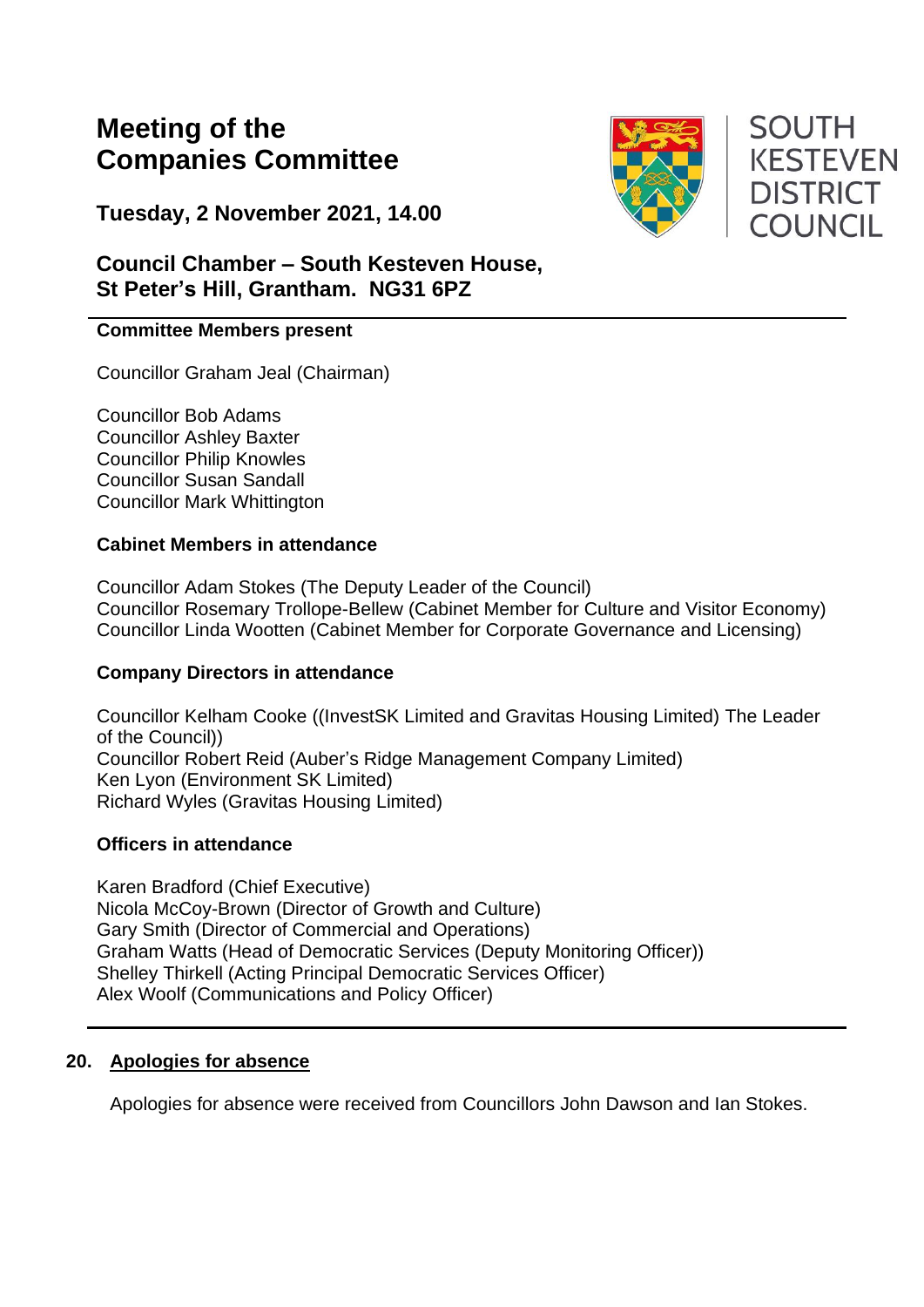### **21. Disclosure of interests**

There were none.

#### **22. Minutes of the meeting held on 21 September 2021**

The minutes of the meeting held on 21 September 2021 were proposed, seconded and **AGREED** as a correct record, subject to the following amendment:

• That Councillor Ian Stokes' attendance be noted.

#### **23. Updates from the previous meeting**

Members noted the updates on actions agreed at the previous meeting.

A query was made regarding Councillors Barry Dobson and Roberts Reid's appointments to Auber's Ridge Management Company Ltd. It was noted by the Member that they were appointed at the meeting of Companies Committee on 21 September and Councillor Reid had been formally appointed, however Councillor Barry Dobson had not. Clarification was sought as to why that was the case.

The Leader of the Council advised that due to a change in Cabinet Portfolios Councillor Barry Dobson was not formally appointed. Members were to be asked today to make formal appointments in line with the new Cabinet Portfolios.

#### **24. EnvironmentSK Ltd - Appointment of Director Arrangements**

Members were presented with a report on the appointment of Director arrangements for Environment SK Ltd and Environment SK Commercial Services Ltd.

The proposals for new Director appointments were due to recent changes that The Leader of the Council had made to Cabinet Member Portfolios following Councillor Dr Peter Moseley's recent resignation from Cabinet. Mark Jones had also retired from his role and a new appointment was to be sought as a replacement.

The Director appointments were sought as follows:

Environment SK Ltd

- Councillor Robert Reid, Cabinet Member for Housing and Property
- Councillor Adam Stokes, The Deputy Leader of the Council
- Councillor Paul Wood
- Claire Moses

Environment SK Commercial Services Ltd

- Councillor Robert Reid, Cabinet Member for Housing and Property
- Councillor Adam Stokes, The Deputy Leader of the Council
- Councillor Paul Wood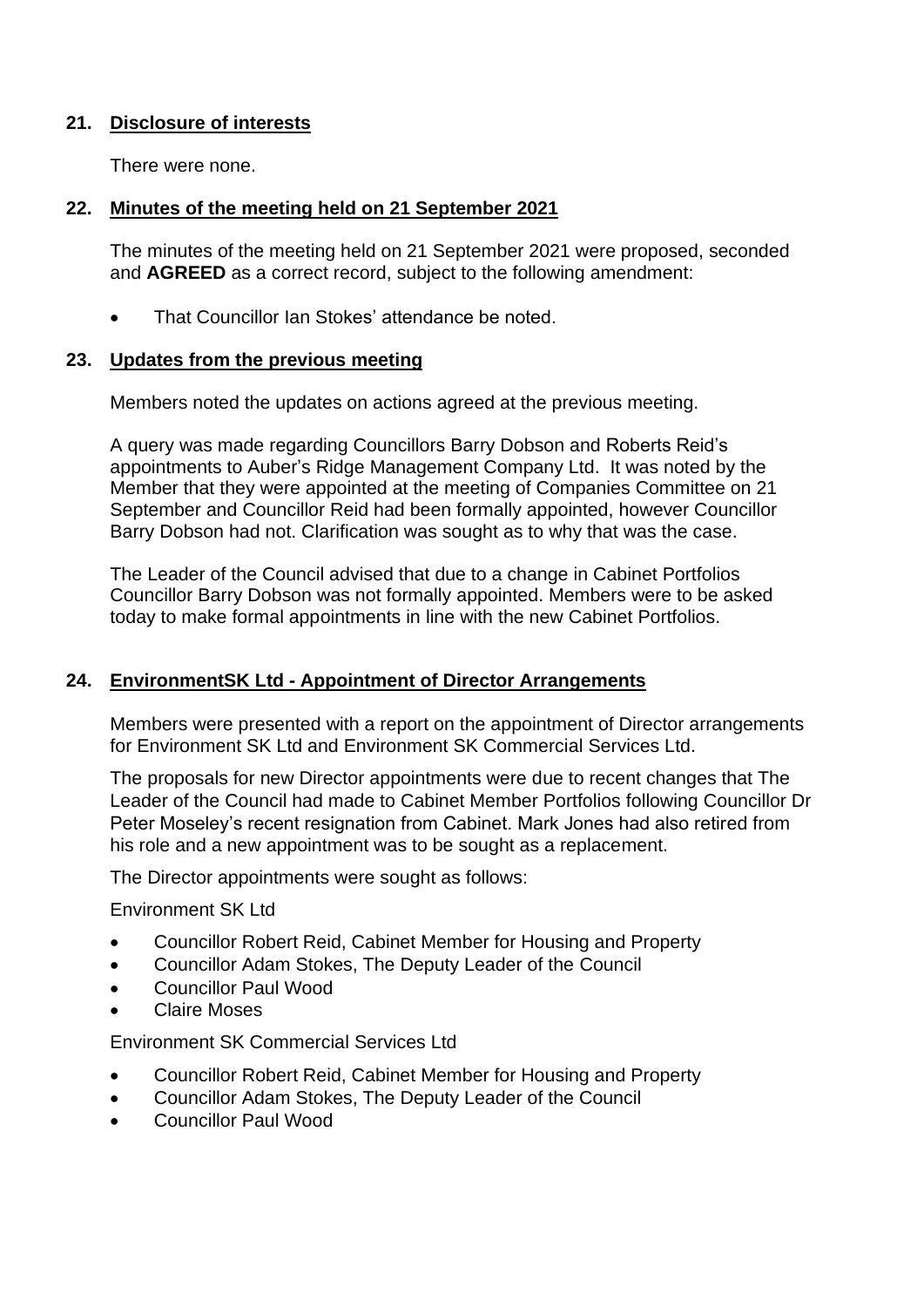- Ken Lyon
- Claire Moses

The appointments ensured that both the Directorships for Environment SK Ltd and Environment SK Commercial Services Ltd were aligned.

The Committee raised the following:

• Concerns over the inclusion of grounds maintenance within the Housing and Property Portfolio, with Councillor Robert Reid being appointed to the Companies.

The Leader advised that Housing was indeed of high importance to the Authority and would continue to be so. The Director appointment would sit as an addition to the Cabinet Member's responsibilities. Councillor Reid provided assurances that a work plan was in place to oversee his duties. Housing was a top priority.

Clarification was provided with regard to any conflict of interest between Councillor Reid's role as Portfolio Holder for Housing and the ground maintenance requirements for the HRA, where any decisions were to be made. The Monitoring Officer had advised that there were no decisions anticipated with Environment SK Ltd that would be of a conflict of interest and any as such would be as an exception and would need to be declared.

- Welcomed the inclusion of Councillor Paul Wood, from the Independent group, as a Director.
- Did Councillors receive remuneration for their directorships of the Council's owned Companies?

The Leader advised that no allowance or remuneration was received.

• Who held the 'client role' within South Kesteven District Council for Environment SK Ltd and was there a clear separation between the roles of the Directorships?

Gary Smith as Director for Commercial and Operations would oversee the client role and link with Environment SK Ltd. There was a clear and distinct separation between South Kesteven District Council and Environment SK Ltd. Officers of Council reviewed the work of the Company to ensure standards and any issues were raised directly.

• What would Claire Moses provide the Company as a Director?

The Chief Executive advised that Claire Moses had vast experience within IT, Leadership, Finance and Customer Care. Her abilities would prove a great asset to Environment SK Ltd. Claire was keen to take upon the role, increase skills set and be of benefit to the Company.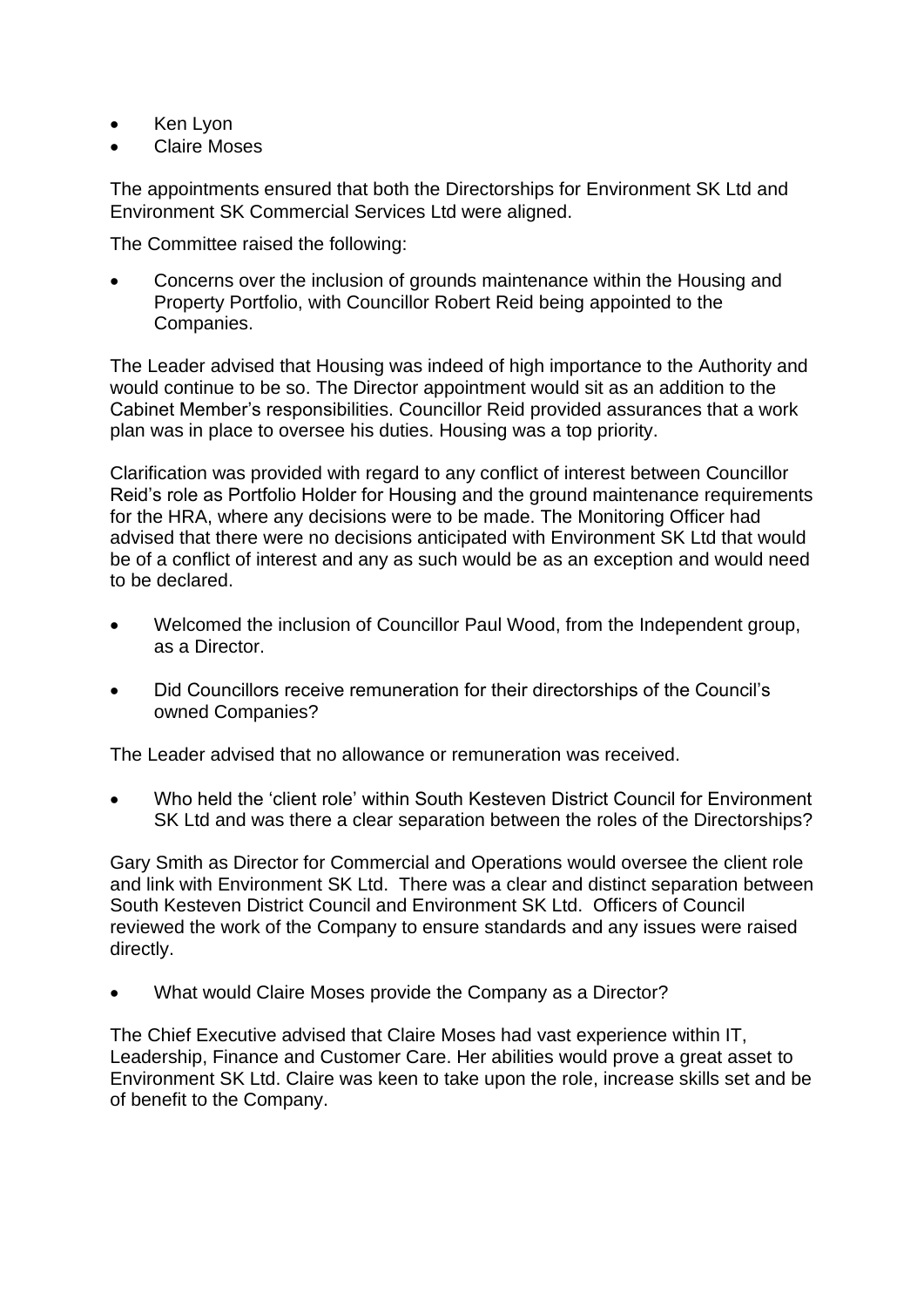• Was it anticipated that Environment SK Commercial Services Ltd would start trading within 2021?

Environment SK Ltd is reviewing its business plan which would be presented to Committee. Environment SK Ltd is a Teckal company, therefore can only perform 20% of its work outside the Council's portfolio. Should it increase beyond that, then Environment SK Commercial Services Ltd would undertake the work, to keep in line with the requirements of a Teckal company. The Leader advised that Environment SK Ltd was currently at 9% and fell well within the 20%.

The recommendations of the report were proposed and seconded, following a vote they were **AGREED**.

### **DECISIONS:**

- **1. That Companies Committee approved the appointment of Councillor Robert Reid, Councillor Adam Stokes, Councillor Paul Wood and Claire Moses as Directors to Environment SK Ltd.**
- **2. That Companies Committee approved the appointment of Councillor Robert Reid, Councillor Adam Stokes, Councillor Paul Wood, Ken Lyon and Claire Moses as Directors to Environment SK Commercial Services Ltd.**

### **25. Gravitas Housing Ltd and Aubers Ridge Management Ltd - Director Appointments**

The Committee received a report of the appointment of Director Arrangements for Auber's Ridge Management Company Ltd and Gravitas Housing Ltd.

Due to changes made in the Portfolio allocation of Cabinet Members it was necessary to update the Director arrangements for the Companies. Councillor Robert Reid, The Cabinet Member for Housing and Property had oversight within the broader housing aspect of his portfolio. The changes recommended were to add Councillor Robert Reid to both the Companies as Director and to remove Councillor Barry Dobson, The Cabinet Member for Leisure (as appointed by the Committee on 21 September 2021). Councillor Reid's appointment would sit alongside the existing Directors.

The following was raised by the Committee:

• Councillor Reid was already an appointed Director, why was the appointment being made again?

Richard Wyles (Director of Gravitas Housing Ltd) advised that the appointment was to re-affirm Councillor Reid's appointment to Gravitas Housing Ltd and Auber's Ridge Management Company Ltd, as agreed at the meeting held on 21 September 2021.

Was the appointment of Councillor Reid to ensure a more profitable business and increase performance?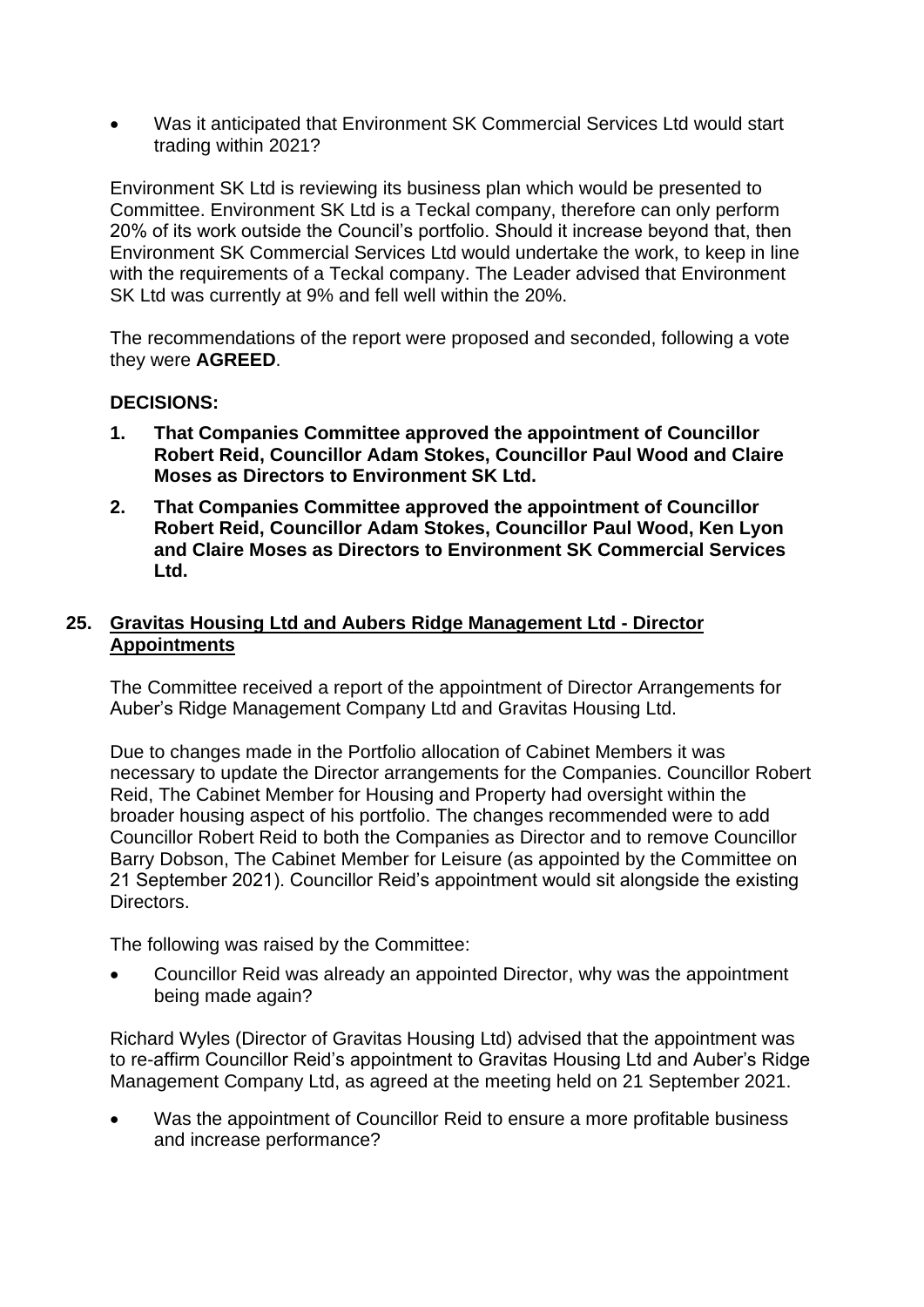It was all the Directors of the Companies task to ensure that the scheme was finished and completed.

• Members asked for further clarity on the Directorship of Auber's Ridge Management Company Ltd and Gravitas Housing Ltd, as Companies House only showed that Richard Wyles was in place as Director for both Companies.

Clarification was provided to the Committee, Richard Wyles was currently a Director of both Companies.

Councillor Kelham Cooke was to be appointed to Auber's Ridge Management Company Ltd and Councillor Robert Reid was to be appointed to Gravitas Housing Ltd. Councillor Barry Dobson had resigned from his position on Gravitas Housing Ltd. This ensured that each Company had that same Directors. Necessary paperwork would be completed to ensure that this was reflected on Companies House.

The Chairman proposed the following:

- Councillor Kelham Cooke was to be appointed to Auber's Ridge Management Company Ltd.
- Councillor Robert Reid was to be appointed to Gravitas Housing Ltd.
- Councillor Barry Dobson be removed as Director for Gravitas Housing Ltd.

The proposals were seconded and following a vote, they were **AGREED**.

#### **DECISIONS:**

- **1. Councillor Kelham Cooke to be appointed to Auber's Ridge Management Company Ltd.**
- **2. Councillor Robert Reid to be appointed to Gravitas Housing Ltd.**
- **3. Councillor Barry Dobson be removed as Director for Gravitas Housing Ltd.**

#### **26. InvestSK Ltd and Environment SK Ltd - Updates**

The Chairman requested a verbal update on InvestSK Ltd.

The Leader of the Council, as Director of InvestSK Ltd provided the Committee with an update on the work of the Company.

InvestSK Ltd were supported by a small team of 4 officers, providing an excellent support to business throughout the District. The Team had led on the administration of £51 million business support grants throughout the Covid-19 pandemic, to nearly 3,000 businesses in South Kesteven. Work currently being undertaken was the administration of a £2 million pound discretionary fund, which was aimed at supporting new businesses and existing looking to diversify and build resilience post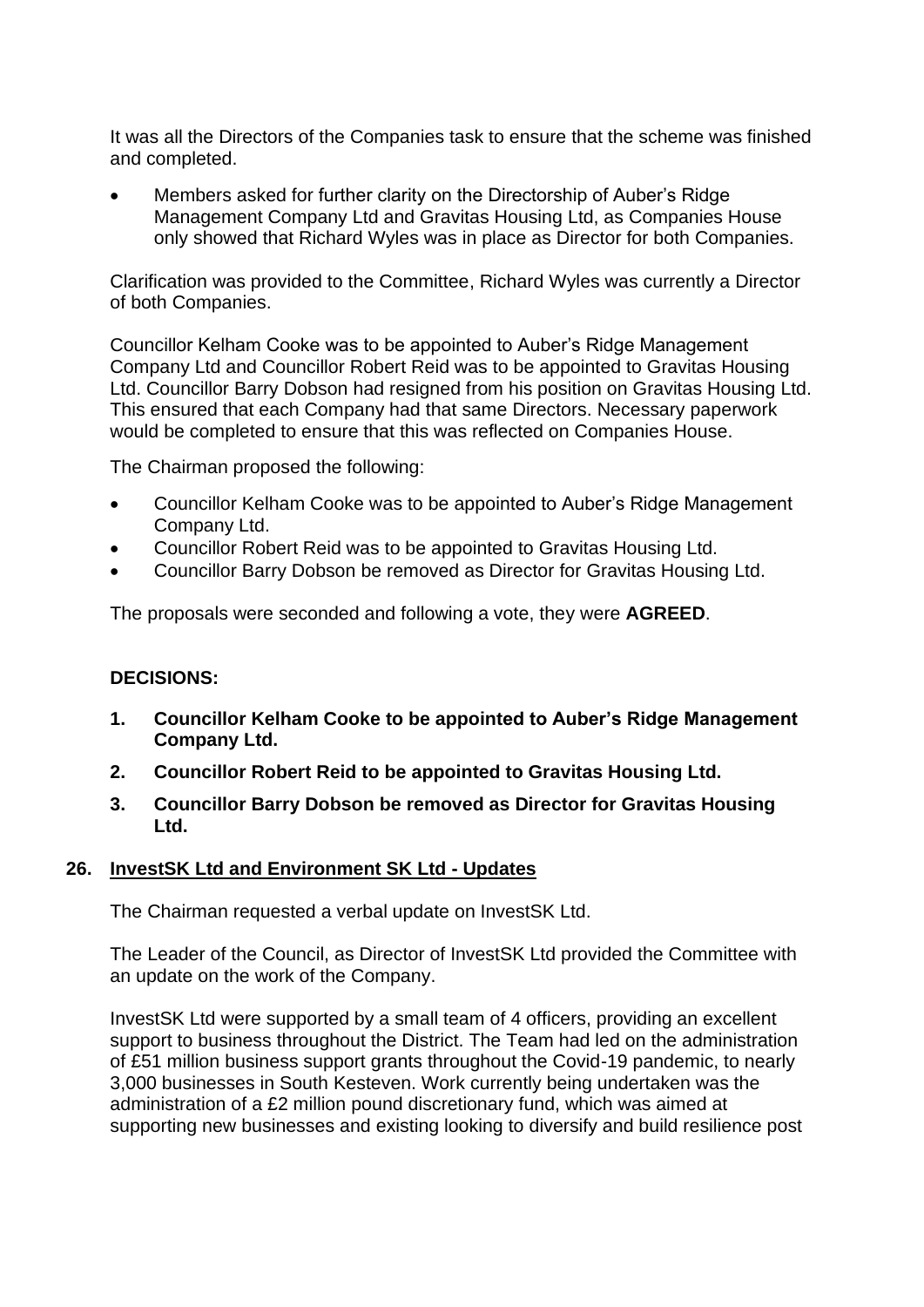Covid-19. £300,000 of which had currently been allocated, it was important that the fund be spent locally.

Grantham Future High Street Fund was underway, with the appointment of the Programme Manager in September. There had been liaison with stakeholders, property and landowners were taking place to move the scheme forward.

The Project Officer had continued to deliver the Heritage High Street Action Zone, in accordance with Historic England guidelines. There were already a number of positive outcomes; shop frontage improvements, civic and community engagement, heritage trails, scoping of sites and buildings of historic significance. Progress had recently been reported to the Culture and Visitor Economy Overview and Scrutiny Committee, which had been well received by Members.

The Stamford Business Club was to re-launch, InvestSK Ltd supporting the Committee and Chairman. InvestSK Ltd had been involved in Grantham, Bourne and Deepings business clubs and was hoping to bring all the Club Chairman together to share best practice.

The Future High Street Funds Programme Manager had been supporting the Director of Growth and Culture with the Welcome Back Fund, to secure the funding and form the action plan. The fund would bring approximately £250,000 to help support high streets across the District, in particular the retail and hospitality sector, in the run up to Christmas.

A new Tourism and Visitor Economy Officer had been appointed, following the retirement of the former officer. This increased the InvestSK Ltd team to 5, building resilience required to support businesses across the District.

The InvestSK Ltd Manager had continued to support and engage with developers and landowners to help bring forward schemes to develop the local economy, notably Spitalgate employment land site, introducing end users to the site.

The Leader was pleased to note that the District was showing strong signs of recovering, the relationship between InvestSK Ltd and South Kesteven District Council was of great support.

The Chairman enquired about the InvestSK Ltd Business Plan and how what had been seen previously differed to the work currently spoken of.

The Leader advised that when he took on the role he changed the scope of the Company, to support the economic development and business engagement for the District. It was noted that no opportunities were "off the table" for InvestSK Ltd.

Further to the update on InvestSK Ltd the Chairman noted that the Committee were to be updated on the management figures for Environment SK Ltd. It was requested that Councillor Robert Reid (Director ESK Ltd), advise when an update would be provided to the Committee.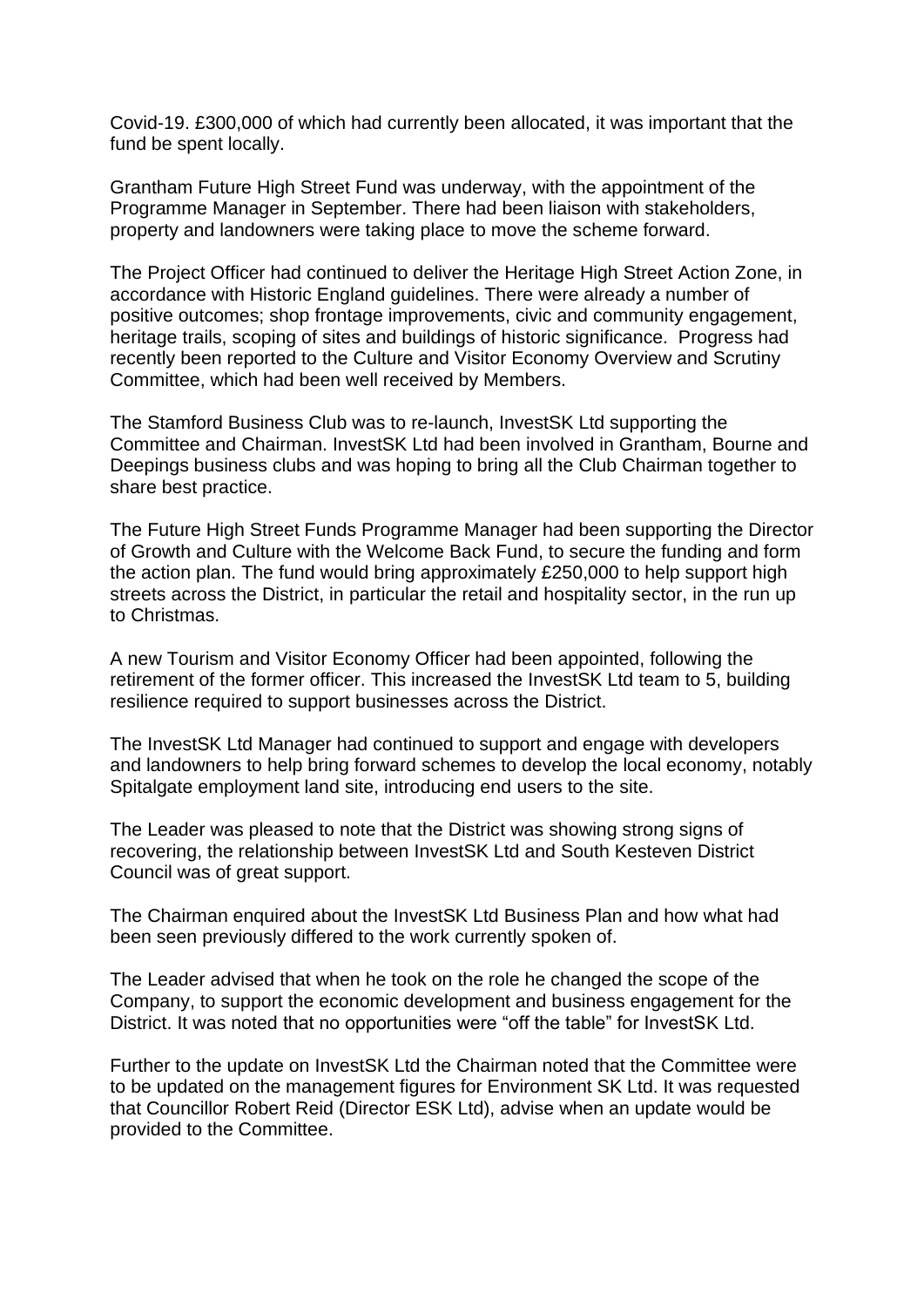Environment SK Ltd had performed well with the delivery of its services. It had however struggled with recruitment and retention of staff; it was noted that was a sector wide issue. The financial position had been reviewed by newly appointed Director, who had requested numerous changes, whilst also reviewing the Company's Business Plan. The Company's Financial Statement, in a transparent and user-friendly format would be provided to the Committee on 25 January 2022, for their review.

### **ACTION 1**

### **That Environment SK Ltd Financial Statement be presented to the Committee at its January 2022 meeting.**

### **27. Work Programme 2021 - 2022**

On reviewing the Committees work programme the following enquiries were made:

• A Member enquired if InvestSK Ltd's full and management accounts could be provided to members. It was noted that the accounts had been requested on numerous occasions and was keen to understand how review of them could be achieved.

Members were advised that the accounting year was in line with that of the Council's and were currently being audited and would then be added to Companies House. The Leader advised that the accounts would be brought to the 25 January 2022 meeting of the Companies Committee.

• Clarity was requested as to the number of staff in InvestSK Ltd.

There were currently 4 members of the InvestSK Ltd Team, with the 5th team member to be joining later in November 2021.

• Which Officer acted as client for InvestSK Ltd.

The Director for Growth and Culture was the client with South Kesteven District Council, for InvestSK Ltd.

• Would Governance and Audit Committee not review Council owned companies accounts.

Governance and Audit Committee's remit covered the financial affairs of the Authority and not that of the Council owned companies.

### **ACTION 2**

**That InvestSK Ltd Financial Statement be presented to the Committee at its January 2022 meeting.**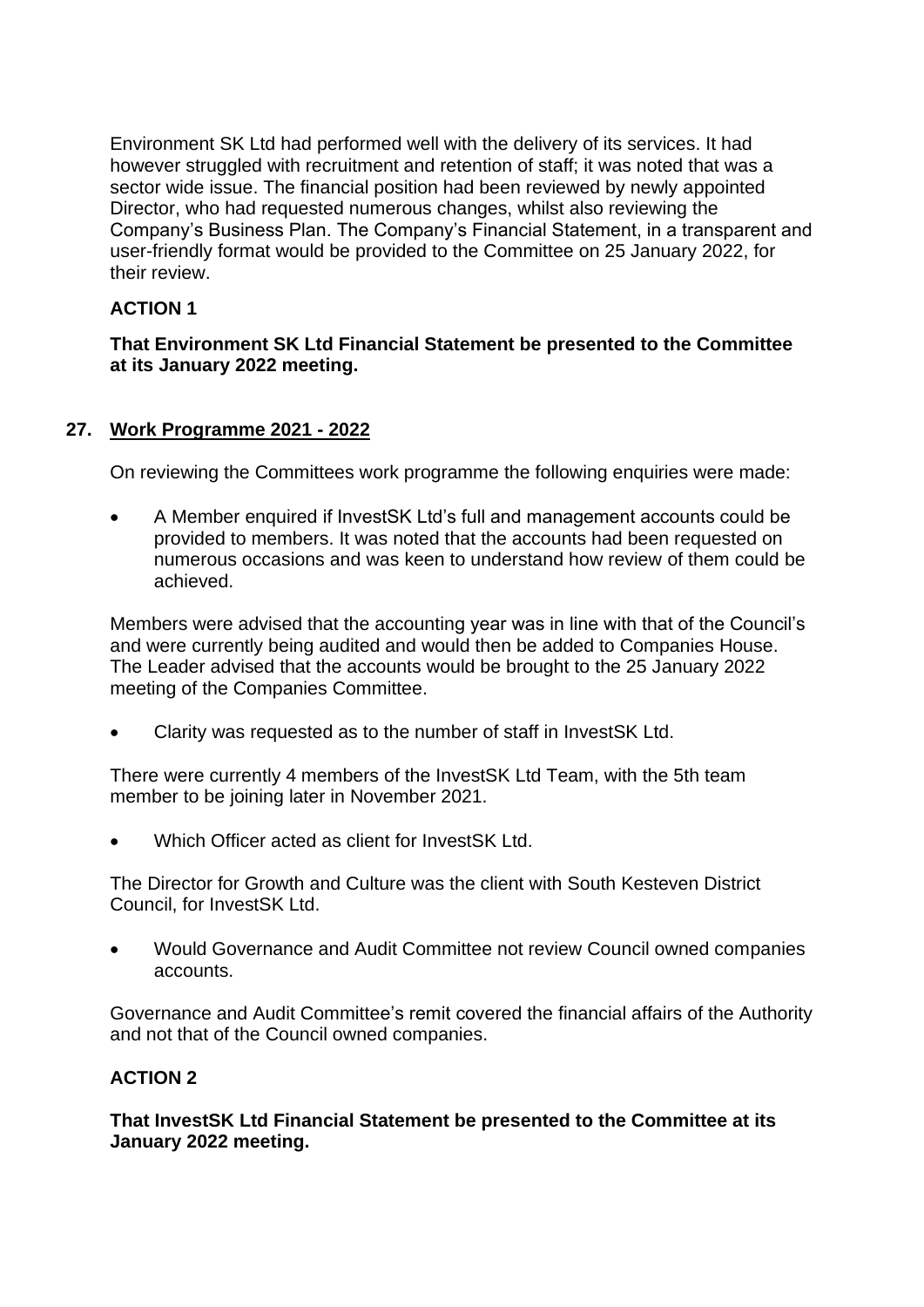### **28. Gravitas Housing Ltd - update**

The Chairman introduced the agenda item to the Committee noting that due to an administrative error, the exempt appendices to the report had been published publicly. Questions would be welcome on the report and appendix, however as the Company was an ongoing business concern Members were to be mindful of what was being discussed publicly. The Chairman stated, if necessary, Members would need to consider resolving the exclude the press and public, to continue discussions.

It was re-iterated that on the completion of the project and sales within Gravitas Housing Ltd, the Committee would have a full review of the business, in the public domain.

The Committee were presented with a report of Gravitas Housing Limited, the report provided an update on the Wherry's Lane, Bourne Development Project.

The Leader noted that when the scheme was first enacted it was with a 5% profit target, this being different to most private sector developers who would aim to make a 20% profit. The main aim of the project was regeneration of Bourne Town Centre, part of Gravitas Housing Ltd aim was to bring forward projects that the private sector would not. The Council also received as part of the project £150,000 in New Homes Bonus, but also received Council Tax from those occupied properties and added town centre affordable homes.

Members were advised that the Company were working with their property agents to ensure the remaining units were sold. The remaining units did not have gardens, due to the pandemic the market had changed, gardens were much more desirable than pre-pandemic. The Company had addressed this with the agents and a re-evaluation of the market value had taken place and the property asking prices were amended accordingly. This had therefore had a negative impact on the profit margin. One further unit had sold since the publication of the report, with now only 7 remaining units.

Members of the Committee raised the following:

• When Gravitas Housing was set up Members re-called that it was described as the way of working for the future, was that still anticipated?

The Company's aim was to encourage regeneration within Bourne Town Centre, to bring forward development opportunities that the private sector would not necessarily have brought forward, due to low anticipated profits. Its aim was not to be in competition with private sector developers.

When all of the properties were sold would Gravitas Housing Ltd cease trading, or were there any other future projects?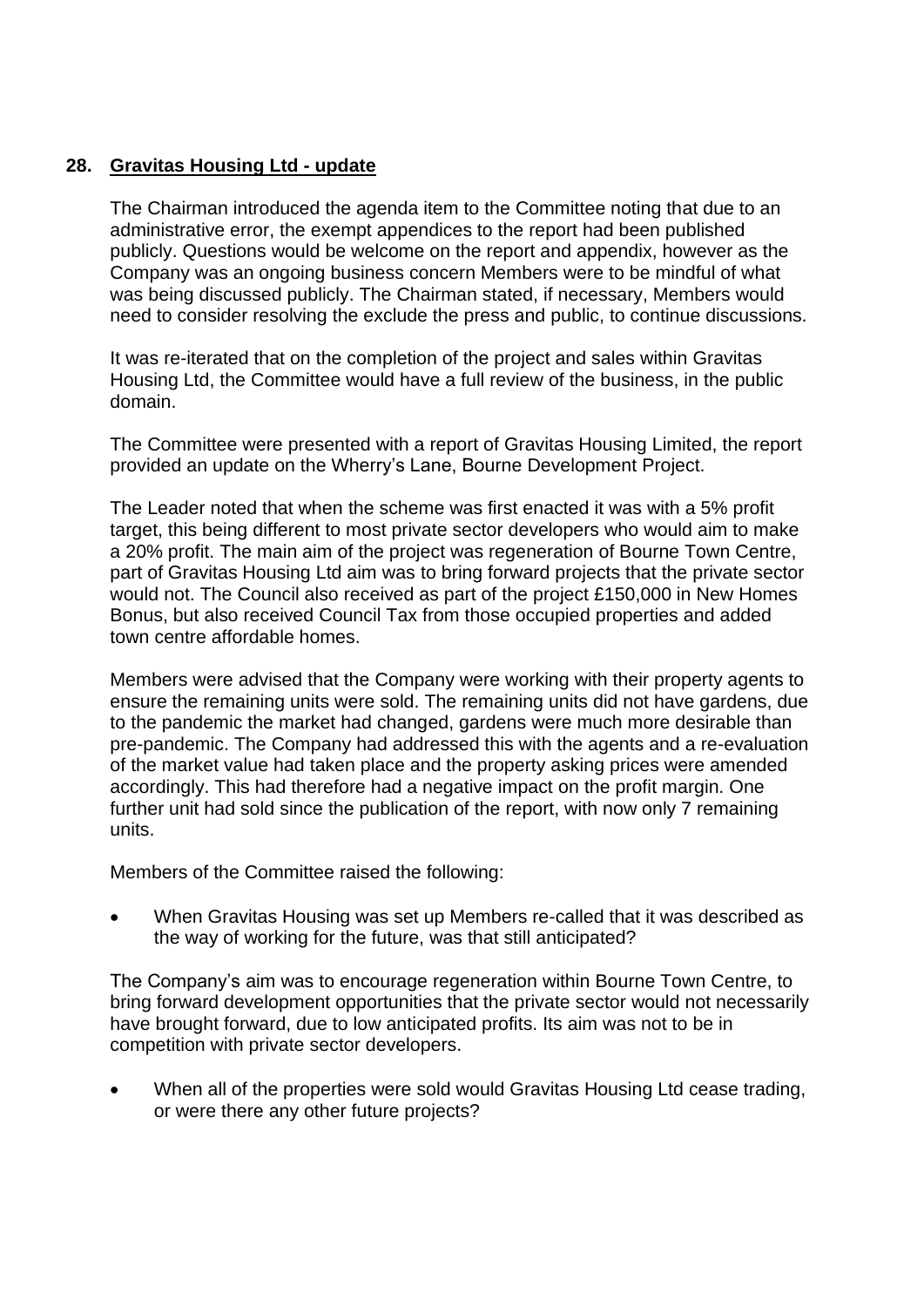No decisions had been made on the future of Gravitas Housing Ltd, as the shareholder, Council would need to debate and take any decisions. Companies Committee would be a part of that process and make any recommendations.

• When would Bourne see the benefit of s106 funds paid as part of the development?

The section 106 funds had been used towards the HRA project - Manor Court, Bourne, which was almost at completion.

• Why had the Company considered the Council using the remaining unsold properties as council housing?

Members were advised that this had been investigate, it was noted that Housing Revenue Account (HRA) properties were subject the Right to Buy and there would also be tax implications for the company which would have further impact on its projected profits.

It was noted that Gravitas Housing had part repaid the loan from South Kesteven District Council and Members enquired if the loan would be paid back in full.

The loan was to be paid within its maturity period of 15 years, Gravitas Housing Ltd had part repaid with funds they had available. This reduced any interest charges on the loan for the Company, the ability to part repay was set out as part of the loan agreement. It was confirmed that the loan would be re-paid in full.

- Requested detail on the difference of the forecasted costs for construction and actual costs.
- What benefit in monetary value of what the project to the Council, but also any costs.

It was confirmed that the information would be included within the final report to the Committee, on completion of the Wherry's Lane, Bourne Project.

### **ACTION 3**

**That the full costs of construction of the Wherry's Lane, Bourne Development be included within the final report, on completion of the Project.** 

### **ACTION 4**

**That costs and benefits of the project to South Kesteven District Council also be included within the final report of the Wherry's Lane, Bourne Project.**